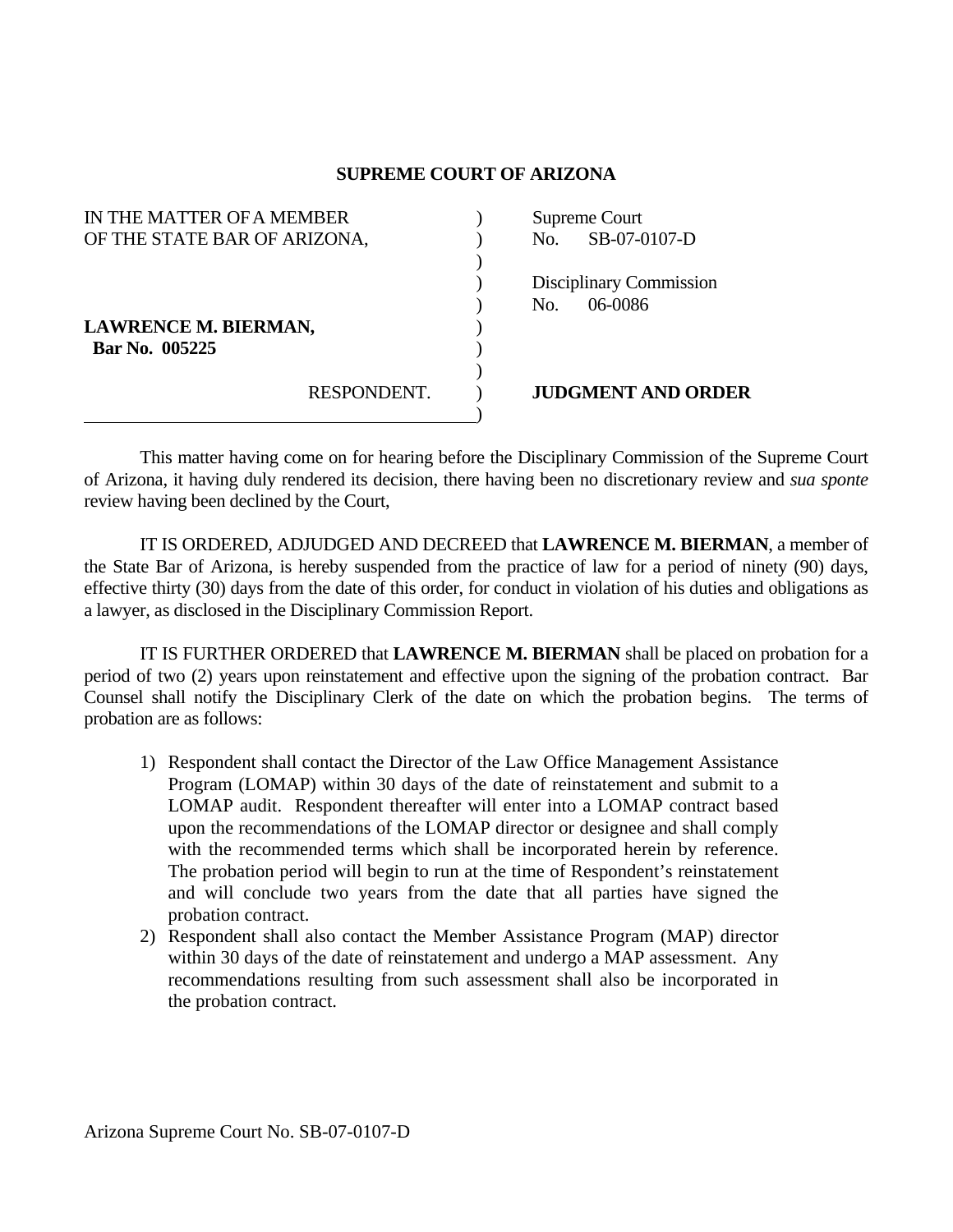Page 2 of 3

3) In the event that Respondent fails to comply with any of the foregoing conditions, and the State Bar receives information to that effect, bar counsel shall file with the Hearing Officer a Notice of Non-Compliance, pursuant to Rule  $60(a)$ 5, Ariz. R. Sup. Ct. The Hearing Officer shall conduct a hearing within thirty days after receipt of said notice, to determine whether the terms of probation have been violated and if an additional sanction should be imposed. In the event there is an allegation that any of these terms have been violated, the burden of proof shall be on the State Bar of Arizona to prove non-compliance by clear and convincing evidence.

 IT IS FURTHER ORDERED that Respondent shall comply with all the provisions of Rule 72, Rules of the Supreme Court of Arizona, including, but not limited to, Rule 72(a), which requires that Respondent notify all of his clients, within ten (10) days from the date hereof, of his inability to represent them and that he should promptly inform this Court of his compliance with this Order as provided in Rule 72(e).

 IT IS FURTHER ORDERED that Respondent shall comply with all rule provisions regarding reinstatement proceedings.

 IT IS FURTHER ORDERED that pursuant to Rule 60(b), the State Bar of Arizona is granted judgment against **LAWRENCE M. BIERMAN** for costs and expenses of these proceedings in the amount of \$711.23, together with interest at the legal rate from the date of this judgment.

DATED this day of . 2007.

 RACHELLE M. RESNICK Clerk of the Court

Arizona Supreme Court No. SB-07-0107-D